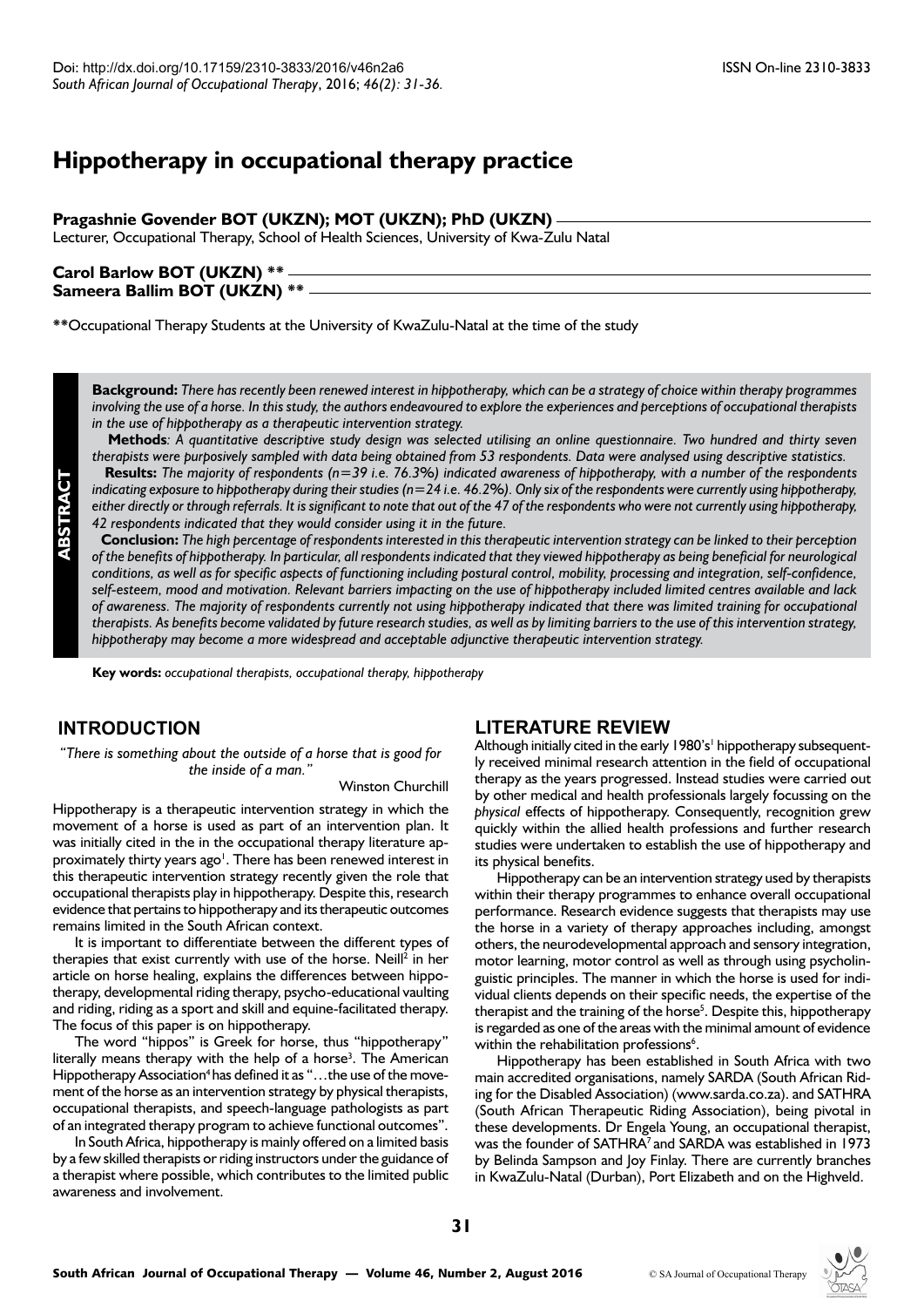Benefits of this intervention strategy lie in the horse's unique walk, which provides multidimensional movement, producing approximately "one hundred and ten multi-dimensional movement dialogues in just one minute"<sup>8</sup>. The horse's movements provide rhythmic and repetitive, yet constantly changing sensory input. In order to remain in a stable position on the horse as the horse moves, the client is required to make slight adjustments in his or her trunk. These movement responses reportedly mimic the pelvic movement patterns adopted by humans whilst walking<sup>4</sup>. This duplicated walking pattern sends input to the client's spine and central nervous system and as a result, dormant motor neurons are stimulated and correct movement patterns are recreated. In this way, repetitive application of this intervention strategy is thought to achieve and maintain a more functional brain wave frequency<sup>8</sup>. The variability of the horses gait enables the therapist to grade this degree of sensory input to the client, and then utilise this movement in combination with other therapy strategies to achieve desired results. The client interacts with, and actively responds to the horse's movement. It is documented that the therapist's responsibility is to continuously analyse the client's responses and adjust accordingly thus making the session therapeutic<sup>3</sup>.

A number of studies documenting the physical and psychological benefits of the use of the horse during therapy exists<sup>4,9-25</sup>. Specific benefits reportedly include increasing trunk strength and postural control<sup>9,12,19,20,23</sup>, balance<sup>9,12,14,20</sup>, building overall postural strength and endurance<sup>7,11</sup>, addressing weight bearing, and motor planning<sup>4,16</sup>. It is thus suitably utilised for conditions in which the symptoms present can be addressed through improving strength, balance, overall endurance, and motor planning such as in autism spectrum disorders<sup>4,22</sup>, multiple sclerosis<sup>9,11</sup>, cerebral palsy<sup>12,14,15</sup>, developmental delays<sup>16</sup>, genetic syndromes<sup>4,23</sup>, learning disabilities<sup>15</sup>, sensory integration disorders<sup>4,16</sup> speech-language disorders<sup>4</sup>, spinal cord injuries<sup>13</sup> and strokes<sup>4</sup>.

In addition to the physical benefits, hippotherapy is believed to have a positive psychological effect<sup>17,18,26</sup> due to the relationship formed between the client and the horse. This unique relationship allows individuals with emotional disabilities to overcome their fears and develop trust in the horse, the therapist and in their own capabilities. This can lead to increased confidence, patience and self-esteem<sup>26</sup>. Hippotherapy has also been found to foster the motivation that many children with disabilities, having spent extended periods hospitalised or in therapy, no longer possess<sup>26</sup>. The natural environment is also beneficial as it offers challenges associated with being in a non-clinical setting, allowing opportunity for inclusion of community integration intervention<sup>4</sup>.

Despite the above available evidence, hippotherapy is often not clearly understood by individuals who are unfamiliar with the therapy, leading to misunderstanding and misinterpretation. Many regard the word "hippotherapy" to imply a distinctly different and new therapeutic approach or modality, which is as good as, or superior to, other therapies. The fact that the term contains the word "therapy" in it leads to this confusion<sup>5</sup>. It is however, imperative to note that hippotherapy is part of a complete therapy programme. There are various ways the intervention strategy can be utilised<sup>5</sup>. These are *inter alia*:

- $\div$  As a preparatory activity, for example, to facilitate increased postural tone in a client who is hypotonic, prior to gait training.
- For mobilisation of spine and pelvis to facilitate assumption of developmental positions during the therapy session to follow.
- As the primary intervention strategy, in order to improve function when off the horse. For example, improvement of sequencing and motor-planning when performing activities on the horse which will contribute to improved performance when off the horse.

**Gaps in the Literature:** Hippotherapy has been documented as having limited evidence within the rehabilitation professions<sup>6</sup>. Whilst research is growing in the field, particularly in the last two decades, significant gaps remain. Of particular note, is the low level

of evidence of existing research studies with reference to study designs, long term effects, and sample sizes. There are also often confounding variables and lack of controls<sup>6</sup>. For example, many clients receiving hippotherapy intervention, also receive other therapy services and it is thus difficult to attribute the benefits identified to hippotherapy alone<sup>27</sup>. Moreover, a significant barrier to hippotherapy research is the difficulty in standardising research conditions, due to the often uncontrollable environment, and standardising outcome measures, particularly for more subjective areas such as emotions and well-being. Further to this, the misinterpretation and blurring of boundaries of "hippotherapy" with "therapeutic riding"<sup>6</sup> with the terms being used interchangeably, makes it difficult to identify those which involved therapist-provided treatment.

The authors aimed to explore the status of hippotherapy as a therapeutic intervention strategy within the African context, by identifying the awareness, knowledge and perceptions of occupational therapists in the use of hippotherapy within the province of KwaZulu Natal in South Africa.

# **METHODS**

**Design:** A descriptive survey was used. The research population comprised of all qualified occupational therapists within the province of Kwa-Zulu Natal in South Africa, via purposive sampling. The questionnaire was administered electronically to two hundred and thirty seven individuals.

**Instrument:** A web-based questionnaire using QuestionPro<sup>28</sup> was used to collect data. This was a self-report questionnaire comprising two sections. Section A (demographic information) involved ten questions. Section B, branched into two sub sections. Therapists that were aware of the therapy intervention strategy were automatically directed to Section B1 which consisted of a further eleven questions, while those not aware of the intervention strategy completed Section B2 consisting of nine questions. Respondents aware of the intervention strategy but not using it were automatically directed from Section B1 to Section B2 in order to answer questions that were appropriate to them. The questions varied between simple yes/no or true/false choices, to multiple tick boxes or Likert scales.

**Data Analysis:** Microsoft Excel was used to create graphical representations from raw data. Analysis was descriptive which aimed at describing the distribution and range of responses to each variable.

**Ethical clearance** was granted by the Biomedical Research Ethics committee of the UKZN. In addition, informed consent was obtained from the respondents. The right to withdraw and confidentiality of information was emphasised to respondents.

# **RESULTS**

This study surveyed respondents that are both users and non-users of hippotherapy as an intervention strategy. The study yielded fifty three respondents, with a low response rate of 22%.

# **Demographics of Respondents**

All  $(n=53)$  respondents were female, ranging between 22 years to 58 years, with the median age being 31 years. Clinical experience of respondents ranged from less than one year to 30 years. More than half of the respondents involved in the study had undergone some form of postgraduate training (n=35) including hand rehabilitation, vocational rehabilitation, research masters, and certifications or training in neurodevelopmental therapy (n=11), sensory integration ( $n=8$ ), paediatrics ( $n=13$ ), neuroscience ( $n=2$ ), and hippotherapy  $(n=2)$ . A variety of sectors of practice were represented in this study, including the public sector ( $n=24$ ), private (n=14), non-governmental organisations or non-profit organisations  $(n=3)$ , and those that worked in more than one practice setting (n=6). The respondents also represented diverse practice areas, including schools, hospitals, rehabilitation centres, private practices and academic sectors, with varying foci of practice, including physical, psychosocial, vocational rehabilitation, as well as

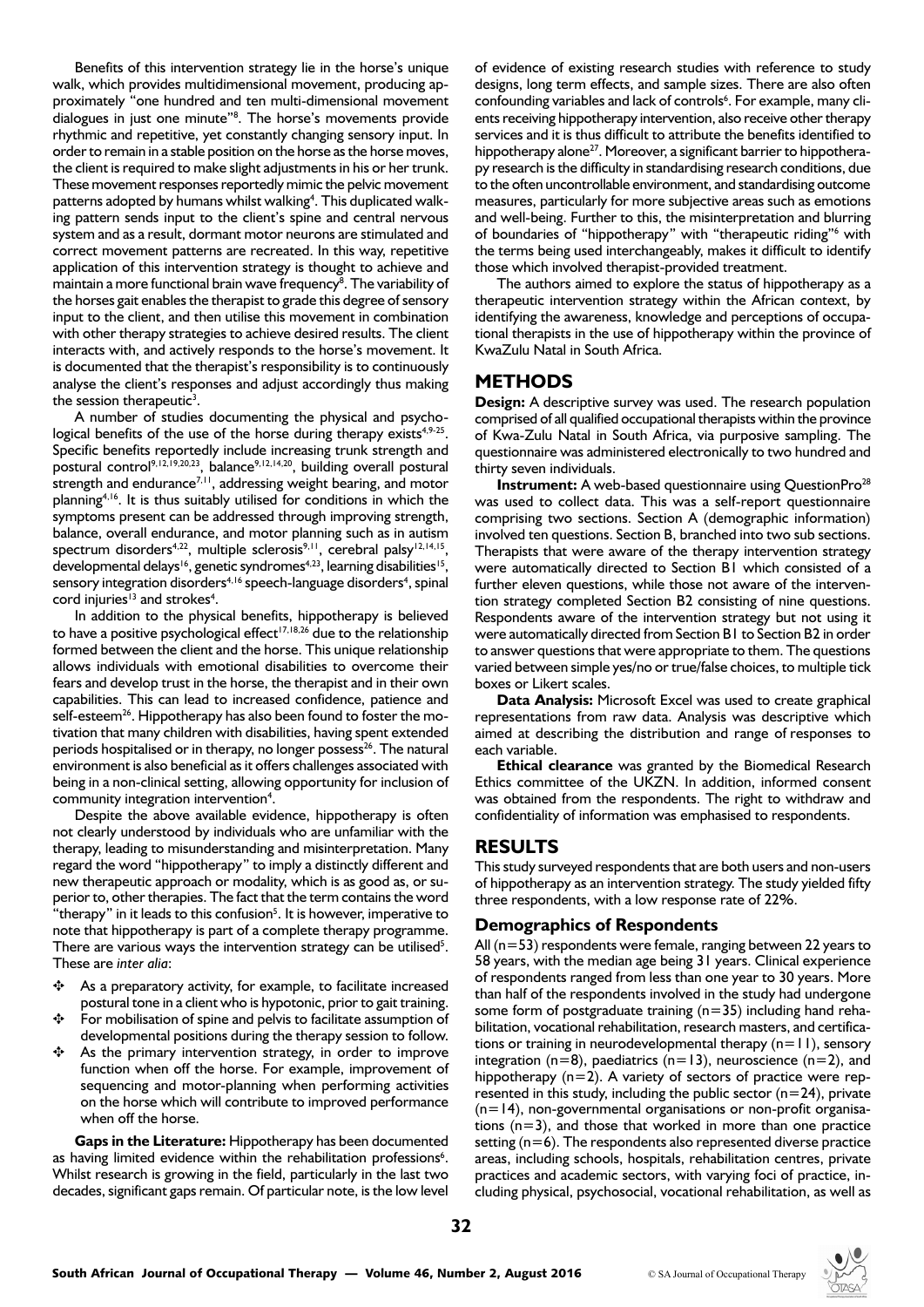community based and assessment-based practice. Clientele age ranges varied, with 23 (42.3%) of the respondents working with clients across the lifespan, 19 (34.5%) working specifically with children and adolescents, ten (21.2%) respondents working specifically with adults, and one respondent working specifically with clients older than sixty years of age. The respondents also reported working with clients of varying contexts, including rural ( $n=10$  i.e 18.9%), peri-urban (n=4 i.e 7.5%), urban (n=14 i.e  $26.4\%$ ) and mixed contexts (n=25 i.e 47.2%).

#### **Awareness and Use of Hippotherapy**

The majority of the respondents  $(n=39$  i.e. 73.6%) indicated that they were aware of what hippotherapy involved, whilst 14 (26.4%) respondents indicated that they were unfamiliar with the term. Also, the majority of the respondents  $(n=28)$  indicated that they were not exposed to hippotherapy during their undergraduate studies, whilst the minority  $(n=25)$ indicated that they were exposed to hippotherapy during their undergraduate studies. The majority of respondents ( $n=47$ ) indicated that they were not using hippotherapy in any way (directly or indirectly). Only six (10.3%) of the respondents were using hippotherapy. Of these, three of them were using this intervention strategy indirectly (that is, via referrals only and not involved directly) and three respondents were using it directly.

#### **Knowledge of Hippotherapy**

All respondents ( $n=53$ ) were aware of hippotherapy being a therapeutic medium, utilising the movement of the horse. The majority of respondents was also aware that hippotherapy is not only used for children  $(n=50)$ , has been proven beneficial for more than

just abnormal muscle tone  $(n=38)$ , is currently used by occupational therapists, speech-language pathologists, physiotherapists and psychologists ( $n=46$ ) and is conducted by therapists with specific training ( $n=45$ ). Areas of confusion were noted with 22 (i.e.  $41\%$ ) of the respondents believing that during hippotherapy specific horse-riding skills are taught and 29 (i.e 54%) of the respondents believing that therapists cannot conduct hippotherapy without training if working together with a qualified riding instructor.

### **Perceptions of Hippotherapy**

This section discusses the perceptions of both users and non-users of hippotherapy in this study. Areas explored include (a) future use of hippotherapy by non-users, (b) benefits of hippotherapy in diagnostic categories according to users and non-users and (c) perceived efficacy of hippotherapy in functional outcomes according to users and non-users.

**Consideration of future use of Hippotherapy and mode of referral (non-users (n=47)**

Forty two of the 47 respondents not currently using hippotherapy indicated that they would consider using the strategy in the future. The majority of these respondents ( $n=26$ ) indicated that they would use hippotherapy indirectly by referral, while 12 indicated that they would use it directly working with clients on horses and nine would use it both directly and indirectly (via referrals).

**Perceived Benefits of Hippotherapy within Diagnostic Categories** 

**(i) Benefits reported by current non-users (n=47) of hippotherapy for specific diagnoses** 

As depicted in *Figure 1*, therapists' perceptions of this intervention strategy were as follows. Hippotherapy in the treatment of neurological conditions was well supported with all of this group of respondents



**Figure 1: Perceived benefit of Hippotherapy in diagnostic categoriesnon-users (n+47)**



**Figure 2: Perceived benefit of Hippotherapy in diagnostic categoriesusers (n=6)**

 $(n=47)$  agreeing that this intervention strategy would be effective. Psychiatric conditions were also well supported with 42 of these respondents agreeing on the efficacy of hippotherapy in remediation of such conditions. The majority of the respondents also agreed that hippotherapy could effectively treat genetic or congenital conditions  $(n=44)$ , learning or language disabilities ( $n=34$ ) and functional spinal curvatures  $(n=32)$ .

A small percentage of therapists disagreed on the benefits of hippotherapy in some of the aforementioned conditions.

#### **(ii) Benefits reported by current users (n=6) of hippotherapy for specific diagnoses**

Respondents currently using hippotherapy were all in agreement on the efficacy of hippotherapy for neurological conditions, learning or language disorders, genetic or congenital conditions and psychiatric conditions (*Figure 2*). On the contrary, there was disagreement on the efficacy of hippotherapy in addressing functional spinal curvatures with half  $(n=3)$  of these respondents believing hippotherapy to be ineffective in treating this condition.

**Perceived Benefits of Hippotherapy in Functional Outcomes**

#### **(i) Benefits in Functional Outcomes reported by current non-users (n=47) of hippotherapy**

*Figure 3* indicates the perceived benefits of specific functional outcomes by respondents not currently using hippotherapy. All of the non-users ( $n=47$ ) believe that hippotherapy could be effective in addressing postural control, mobility, sensory processing and integration, self-confidence and self-esteem, mood and motivation. There was however disagreement regarding its efficacy in addressing strength and endurance, co-ordination, perception, socialisation, attention, concentration and memory, executive functions and behavioural functions.

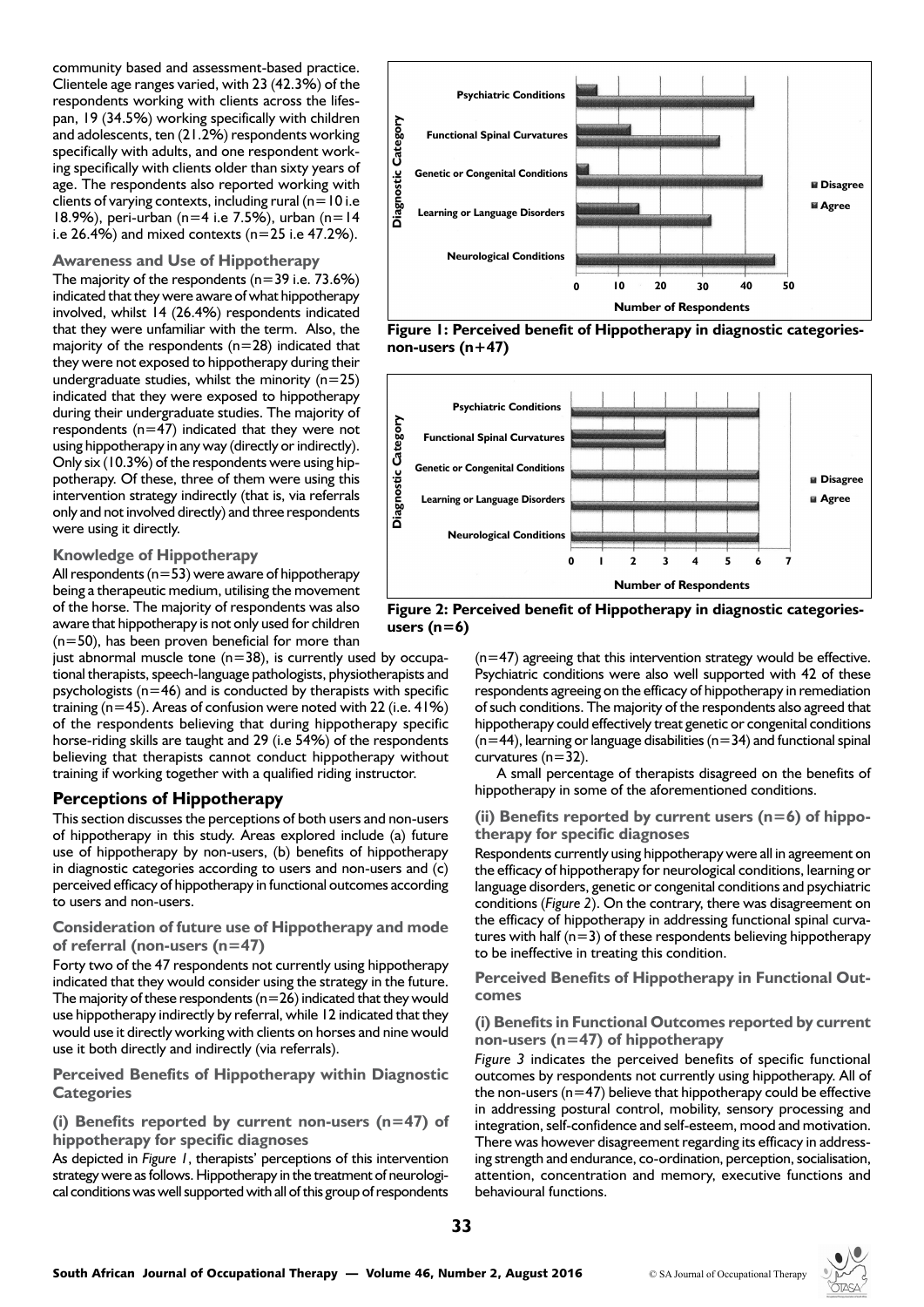

#### **Barriers to the use of Hippotherapy**

This section covers the actual and perceived barriers to hippotherapy reported by both users and non-users of hippotherapy.

**(a) Barriers reported by non-users (n=47) of Hippotherapy**

#### **(i) Actual barriers reported by respondents in the study (non-users)**

A large percentage (89.7%) of the non-users reported limited knowledge of the strategy to be the main limiting factor. This was followed by logistical inaccessibility ( $n=15$  i.e. 29.5%), and inaccessibility due to costs (n=13 i.e. 26.2%) as additional barriers. Interestingly, none of the respondents indicated non-use of hippotherapy due to inefficacy of the strategy or because they did not consider it part of the occupational therapy domain.

#### **(ii) Perceived barriers on therapists use of hippotherapy (non-users)**

The most common barriers to the use of hippotherapy by occupational therapists, as perceived by those currently using hippotherapy, were logistical difficulties (n=35 i.e. 75%), limited training opportunities (n=35 i.e.75%) available for therapists and

limited availability of centres offering the service (n=35 i.e.75%). About half these respondents  $(n=24)$  viewed lack of awareness about the therapy, costs of training in hippotherapy and fear of horses or limited exposure to horses as relevant barriers, whilst 12 respondents viewed cost of implementing this form of therapy as a relevant barrier to occupational therapists.

#### **(iii) Perceived barriers of clients reported by respondents (non-users)**

With respect to the barriers for clients, a large number of the nonuser respondents (n=45 i.e. 95%) indicated lack of awareness, limited number of centres available (n=41 i.e. 88%), logistical difficulties (n=44 i.e. 93%) and a fear of horses or limited exposure  $(n=31$  i.e.65%). Cost of the therapy  $(n=41$  i.e. 88%) was also cited as a major barrier.

**(b) Barriers reported by users (n=6) of Hippotherapy** All of the respondents who use hippotherapy believed that lack of awareness about hippotherapy, limitations in the number of centres offering this therapy, and logistical difficulties are relevant barriers impacting on the use of hippotherapy by the client. Five of these respondents also believed that fear of horses or limited exposure to horses, as well as the cost of the therapy can also be considered relevant barriers experienced by clients.

The most common barriers to the use of hippotherapy by occupational therapists, as perceived by those currently using hippotherapy, were logistical difficulties  $(n=5)$ , limited training opportunities  $(n=5)$  available for therapists and limited availability of centres offering the service ( $n=5$ ). Half these respondents ( $n=3$ ) viewed lack of awareness about the therapy, costs of training in



**Figure 3: Perceived efficacy of Hippotherapy in functional outcomesnon-users (n=47)**



**Figure 4: Perceived efficacy of Hippotherapy in functional outcomesnon-users (n=6)**

hippotherapy and fear of horses or limited exposure to horses as relevant barriers, whilst two respondents viewed cost of implementing this form of therapy as a relevant barrier to occupational therapists.

### **DISCUSSION**

It is evident that a vast majority of the respondents who were not using hippotherapy indicated that they would consider using hippotherapy in the future. The high percentage of respondents interested in this therapy strategy can be coupled with perceived benefits of hippotherapy. In particular all respondents indicated that they view hippotherapy as being beneficial for neurological conditions, as well as for specific functional outcomes including postural control, mobility, processing and integration, self-confidence and self-esteem and mood and motivation. A significant percentage of the respondents not currently using hippotherapy disagreed on effectiveness of hippotherapy for learning and language disorders and psychiatric conditions. It can be hypothesized that respondents are less convinced about the benefits for these conditions as they are less likely to be associated with the horse's movements. However, research is available to support the efficacy of hippotherapy in these areas. Bazaar (cited in Latella)<sup>27</sup> found hippotherapy to be an effective tool for speech and language intervention in a 9 year old with autism. Lentini and  $Know<sup>29</sup>$ conducted a systematic review of studies on the psychosocial benefits of hippotherapy, and results showed decreased feelings of depression and increases in self-esteem, self-confidence and trust. The limited research in these areas is a possible contributing factor to this scepticism.

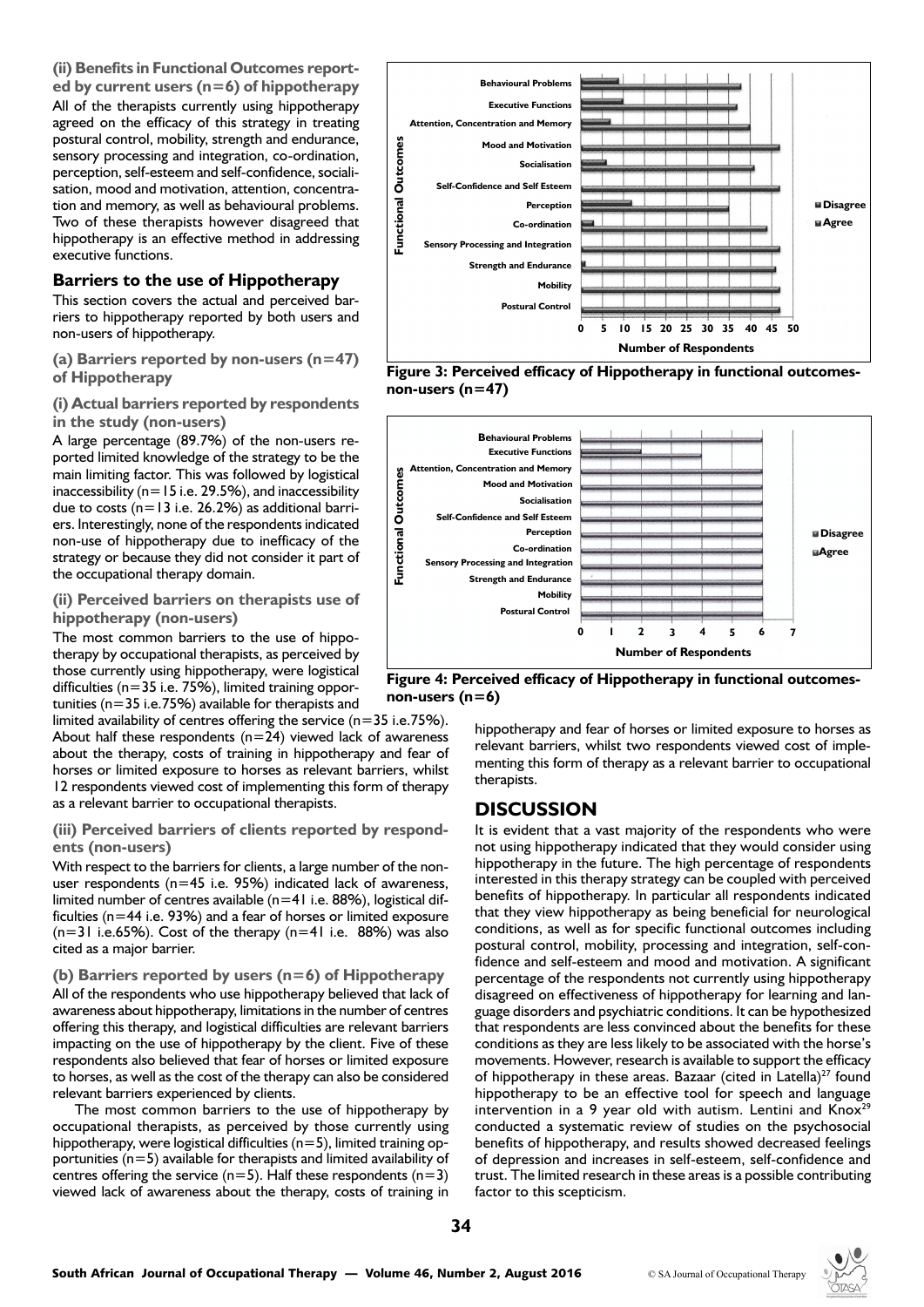Respondents currently using the therapy strategy were more convinced of its benefits in a number of diagnostic categories, however all respondents were not convinced of the efficacy of hippotherapy in addressing functional spinal curvatures. A functional spinal curvature is an abnormal curvature of the vertebral column which is a non-structural or non-fixed abnormality<sup>29</sup>. Borzo's research<sup>26</sup> however indicated improvements in patients with spinal curvatures with hippotherapy being found to be effective supplementary treatment for patient suffering from scoliosis and more recent research has shown improvements in children with spinal muscular atrophy<sup>23</sup>. Notwithstanding this the research in this area is limited which can be a contributing factor to the scepticism.

In terms of the benefit of hippotherapy on functional outcomes, a number of respondents disagreed with the efficacy of hippotherapy in treating executive functions.

There is however evidence that hippotherapy is able to improve executive functions such as attention, memory, sequencing and following directions through activity on the horse<sup>27</sup>. A drawback when comparing hippotherapy use in normal daily OT practice is the limited accessibility of centres that offer the therapy, particularly within the African context. A large percentage of respondents indicated that the limited training opportunities available to therapists are a significant barrier to the use of hippotherapy, in addition, the limited availability of centres, costs of implementing the therapy including a fear of horses or limited exposure to horses are barriers mentioned. These findings are in keeping with local research findings as in South Africa, there are limitations in the accessibility and viability of hippotherapy as a mainstream therapy<sup>8</sup>. Due to the limited public awareness and limited physical resources, research continues to be limited within an African context with most available studies being conducted internationally. In South Africa, hippotherapy has limited public awareness and involvement<sup>8</sup>. Viability is further affected by the cost of implementing the therapy itself. Overheads of a hippotherapy practice are extremely high, and because riders work on a one-on-one basis, it is difficult to cope with the expenses of establishing a hippotherapy centre<sup>8</sup>. In addition the cost for clients is high particularly when the cost of transport to facilities offering the therapy is taken into account, as these are often out of the central districts. As a result, many cannot afford the fees charged and accessibility is further reduced. However, with increasing information being published on its benefits, this form of therapy is gaining more therapeutic recognition and despite limitations, an increasing number of therapists are becoming involved in hippotherapy<sup>8</sup>.

# **LIMITATIONS OF THIS STUDY**

An electronic questionnaire was utilised, thus limiting the sample population to persons with available internet access, hence the low response rate. Data within this study is purely descriptive, indicating trends and relationships between variables but not causation. Limited literature is available in this field of study thus providing limited support to findings.

# **CONCLUSION**

Hippotherapy has evolved over the last thirty years and this intervention strategy has resulted in improved functional outcomes for a variety of clients. This study aimed to describe the awareness, knowledge, perceptions and use of hippotherapy by occupational therapists. Results indicate that a large percentage of persons displayed interest in the use of hippotherapy, yet this therapy intervention strategy is currently only being used by a small percentage of occupational therapists in the province of KwaZulu-Natal. Various barriers have been highlighted as impacting on the use of hippotherapy, the most significant of which include lack of knowledge of hippotherapy, limited training opportunities, logistic barriers, limited centres available and costs of the intervention strategy. As benefits become validated by future research studies, the use of hippotherapy may become a more widespread and acceptable

therapeutic intervention strategy. The challenge remains for occupational therapists to provide the evidence of the efficacy of this intervention strategy by engaging in research as well as by accurate and formal documentation. Only then, might hippotherapy be used accurately and therapeutically in the future. With this evidencebased practice, education and clinical experience, therapists may then continue to refine the use of hippotherapy as an adjunct to current therapeutic practices.

# **REFERENCES**

- 1. Engel BT. The horse as a modality for occupational therapy. *Occupational therapy in health care,* 1984; 1(1): 41-47.
- 2. Neill, S. To those who have seen their child healed almost subliminally, the science of therapeutic riding rings true. Horse Healing. *Child magazine* (undated). Available from: http://www.childmag.co.za/ content/horse-healing#.V2qTvvn171V [Accessed 05 June 2016]
- 3. Heine B & Benjamin J. Introduction to Hippotherapy. *Advance for Physical Therapists*, 2000; 11(13): 11-13.
- 4. American Hippotherapy Association. [Online] Available from: www. americanhippotherapyassociation.org [Accessed 07 November 2014].
- 5. Glasow BL. Semantics: To be exuberant or to be correct. *American Hippotherapy Association.* 2007. [Online] Available from: www.americanhippotherapyassociation.org [Accessed 07 November 2014].
- Violette K & Wilmarth MA. Hippotherapy: a therapeutic treatment intervention strategy. *Today in PT*, 2009: 34-38.
- 7. Young E, n.d. Dr Engela Young. [Online]. Available from http://www/ engelayoung.co.za/ (Accessed 07 November 2014)
- Windy Hollow, n.d. Windy Hollow Therapeutic Riding School: Benefits of Horse Movement. Available from: http://www.windyhollow.org.za/Equine\_Therapy/Benefits.aspx (Accessed 07 November 2014)
- 9. Silkwood-Sherer D & Warmbier H. Effects of hippotherapy on postural stability, in persons with multiple sclerosis: a pilot study. *Journal of Neurologic Physical Therapy,* 2007; 31(2): 77-84.
- 10. Debuse D, Chandler C & Gibb C. An exploration of German and British physiotherapists' views on the effects of hippotherapy and their measurement. *Physiotherapy Theory and Practice,* 2005; 21(4): 219-42.
- 11. Hammer A, Nilsagård Y, Forsberg A, Pepa H, Skargren E & Oberg B. Evaluation of hippotherapy (United States). A single-subject experimental design study replicated in eleven patients with multiple sclerosis. *Physiotherapy Theory and Practice, 2005;* 21(1): 51-77.
- 12. Benda W, McGibbon NH & Grant KL. Improvements in muscle symmetry in children with cerebral palsy after equine-assisted therapy (hippotherapy). *The Journal of Alternative and Complementary Medicine*, 2003; 9(6): 817-25.
- 13. Lechner HE, Feldhaus S, Gudmundsen L, Hegemann D, Michel D, Zäch GA & Knecht H. The short-term effect of hippotherapy on spasticity in patients with spinal cord injury. *Spinal Cord,* 2003; 41(9): 502-5.
- 14. McGibbon NH, Andrade CK, Widener G & Cintas HL. Effect of an equine-movement therapy program on gait, energy expenditure, and motor function in children with spastic cerebral palsy: a pilot study. *Developmental Medicine & Child Neurology,* 1998; 40(11): 754-62.
- 15. Haehl V, Giuliani C & Lewis C. Influence of Hippotherapy on the Kinematics and Functional Performance of Two Children with Cerebral Palsy. *Pediatric Physical Therapy*, 1999; 11(2): 99-101.
- 16. Splinter-Watkins KL & Calhoun SC. Benefits of therapeutic horseback riding: An effective occupational therapy intervention for persons with developmental disabilities. *Developmental Disabilities Special Interest Section Quarterly*, 1999; 22 (4): 1-3.
- 17. Granados AC & Agis IF. Why children with special needs feel better with hippotherapy sessions: a conceptual review. *The Journal of Alternative and Complementary Medicine*, 2011; 17(3): 191-197.
- 18. Frank A, McCloskey S & Dole RL. Effect of hippotherapy on perceived self-competence and participation in a child with cerebral palsy. *Pediatric Physical Therapy*, 2011; 23(3): 301-308.
- 19. Shurtleff TL, & Engsberg JR. Changes in Trunk and Head Stability after Hippotherapy, a Pilot Study. *Physical and Occupational Therapy in Pediatrics*, 2010; 30(2): 150-163.

**35**